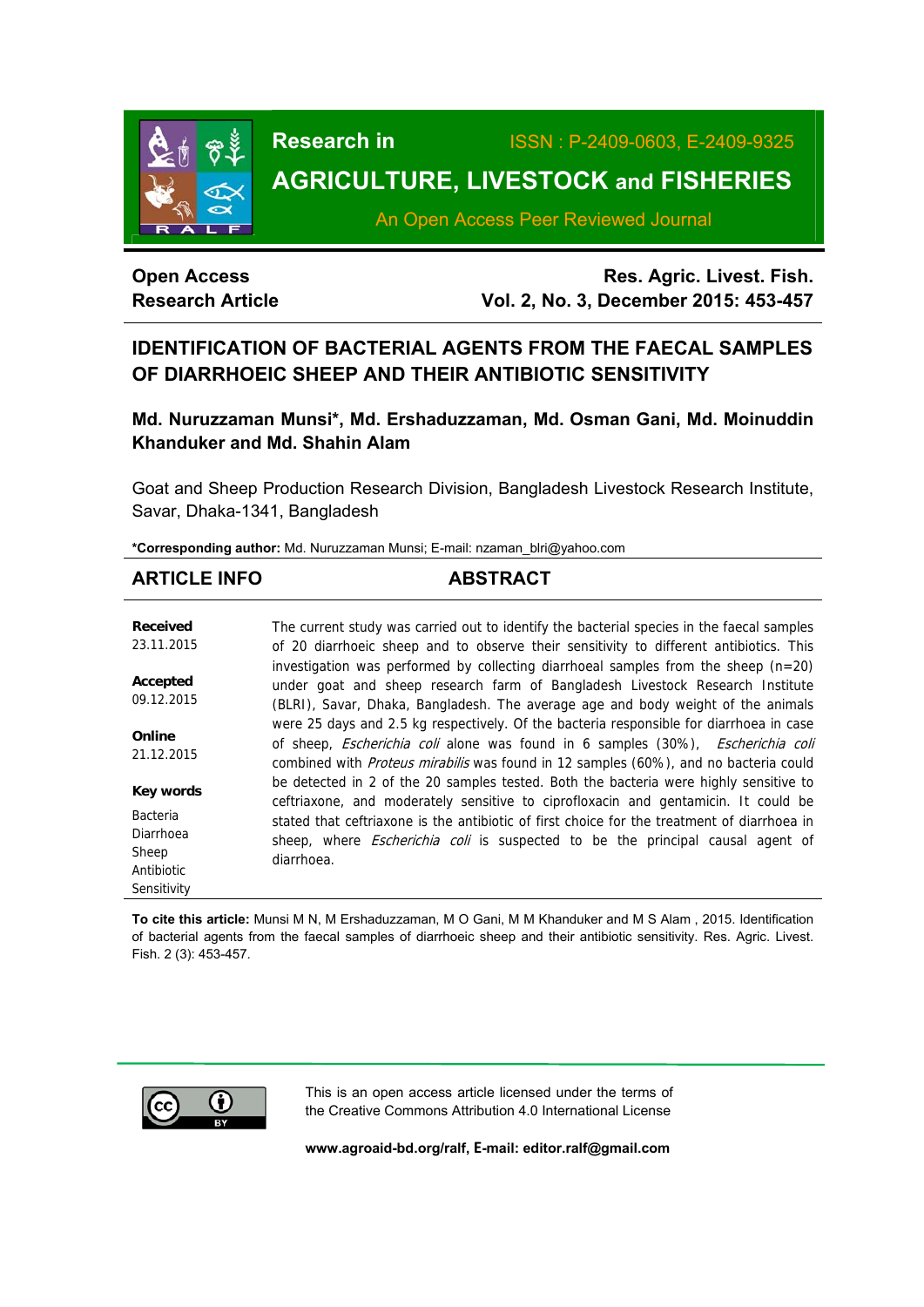#### **INTRODUCTION**

 Diarrhoea characterized by an increased frequency, fluidity, or volume of faecal excretion is a major problem in the farm animals. It is caused by a wide range of microbial, parasitic and environmental factors namely–bacteria, virus, helminths, protozoa, toxic substances, sands, lush pasture, overfeeding, overcrowding, poor sanitation, inadequate intake of colostrum, poor quality colostrum, poor quality milk replacers, feeds difficult to digest, etc. On the basis of literature the bacterial agents causing diarrhoea in sheep are *Escherichia coli*, *Salmonella spp*. and *Clostridium perfringens,* where *Proteus spp.*, and some other species of bacteria may be associated in some cases (Rahaman, 1995).

 According to Hindson and Winter (2002), a combination of reduced reabsorption from the lumen of the intestine, and increased fluid loss through damaged mucosa into the intestine is found in many forms of both gastroenteritis and inflammatory change in the lower intestine. Such a condition ranges from bacterial infections such as *E. coli* and *Salmonella* to parasitic diseases such as coccidiosis and parasitic gastroenteritis. Diarrhoea or enteritis, to a greater extent, is related with clostridial diseases. These clostridial diseases of sheep have been recognized clinically for over 200 years, but not until the end of the nineteenth century did their bacterial nature start to be unraveled, a process that continued over the next 50 years (Sterne, 1981). Even during the 1990s, new information came to light as the importance of Clostridium sordellii as a cause of abomasitis and enteritis in all ages of sheep was established (Lewis and Naylor, 1998). The haemorrhagic enteritis affecting lambs in the first few days of life is caused by *C. perfringens* types (either beta or beta 2 toxin) or C, and differs from lamb dysentery only in the gross pathology and being marginally less acute, affecting lambs up to 3 weeks of age (Lewis, 2007).

 *E. coli* is a major cause of diarrhoea in calves, piglets and lambs, and the term 'colibacillosis' is commonly used. It causes huge economic loss in this age group of animals (Radostits *et al*., 2000). However, selection of suitable antibiotics is a good strategy for successful treatment of bacterial diarrhoea. But all antibiotics are not always useful for the treatment of diarrhoea because of development of antibiotic resistance. So, the present study was carried out to identify the bacterial species in the faecal samples of diarrhoeic sheep and to observe their sensitivity to different antibiotics.

#### **MATERIALS AND METHODS**

 This investigation was performed in the bacteriological laboratory of Bangladesh Livestock Research Institute (BLRI) by collecting diarrhoeal samples from the sheep (n=20) in BLRI goat and sheep research farm. The average age and body weight of the animals were 25 days and 2.5 kg, respectively. The duration of the experiment was from August, 2010 to May, 2011.

#### **Sample collection**

 The faecal samples were collected aseptically into stool containers directly from the rectum with the help of small polybags.

#### **Laboratory tests for identification of bacteria**

 The collected samples were then allowed for culture in bacteriological media (nutrient agar, EMB agar, SS agar, Blood agar, Mac Conkey agar), Gram's staining and biochemical tests (Methyl Red test, Indole test, Catalase test, etc) for isolation and identification of the bacterial species.

#### **Antibiotic sensitivity test**

 The antibiotic sensitivity test was done by using disc diffusion method (Cowan and Steel, 1965). The commercially available antibiotic discs such as, oxytetracycline, gentamicin, amoxycillin, penicillin G, cloxacillin, sulphamethoxazole, streptomycin, ciprofloxacin and ceftriaxone were used to know the sensitivity of *Escherichia coli* and *Proteus mirabilis* to these drugs.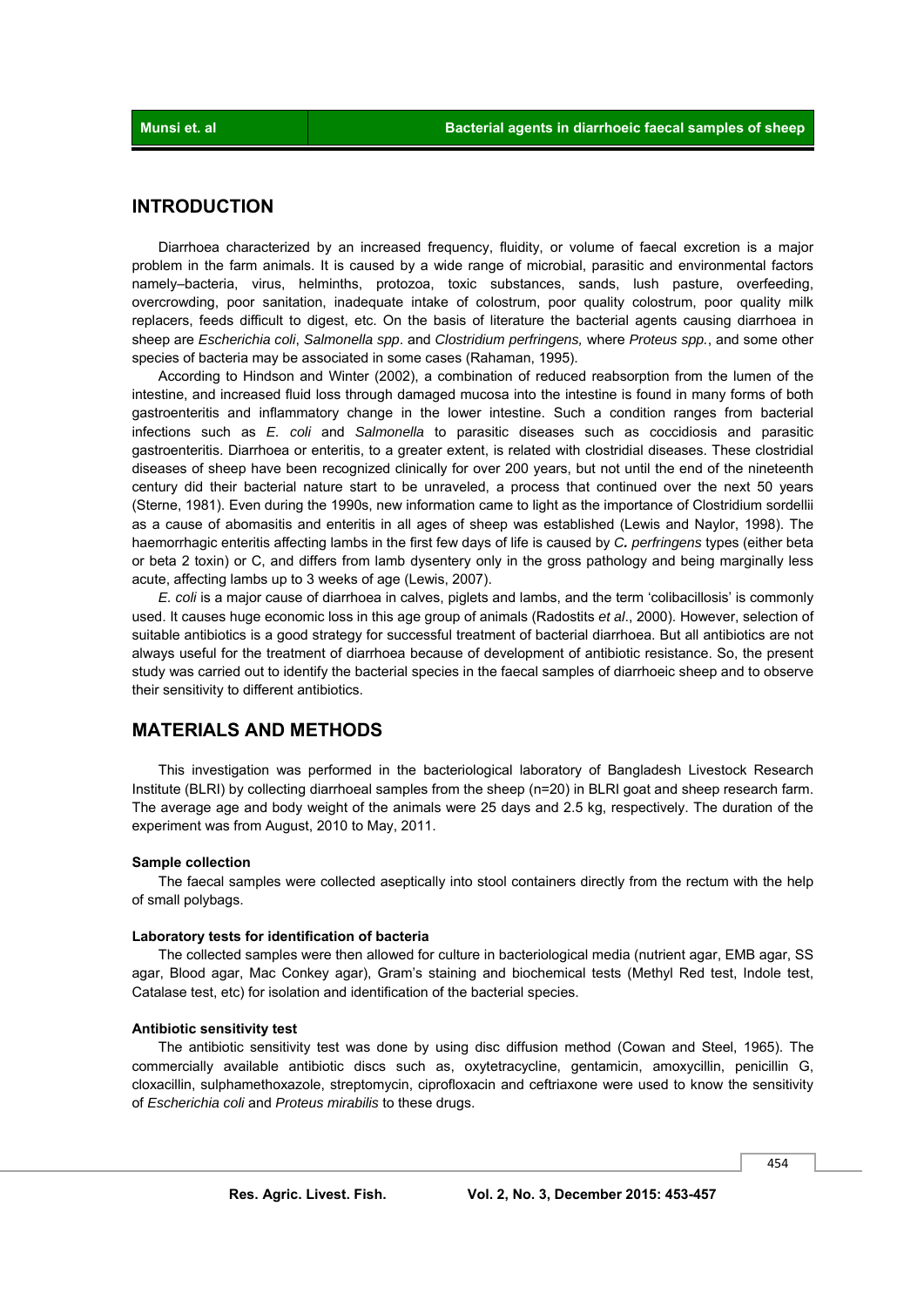## **RESULTS AND DISCUSSION**

 The isolates were identified as *Escherichia coli* on the basis of morphology (Gram negative rod), cultural characteristics (Green metallic sheen on EMB agar as in fig.1) and biochemical characteristics and *Proteus mirabilis* on the basis of morphology (Gram negative rod), cultural characteristics (Swarming growth on Mac Conkey agar as in fig.2 and Brilliant Green Agar) and biochemical characteristics. Among the different kinds of bacteria responsible for diarrhoea in sheep, only *Escherichia coli* was found in 6 samples (30%), *Escherichia coli* alone combined with *Proteus mirabilis* was found in 12 samples (60%), and no bacteria were found in 2 of the 20 samples tested (Table 1).

 Both the bacteria were highly sensitive to ceftriaxone, and moderately sensitive to ciprofloxacin and gentamicin (Table 2). The inhibition zones, in case of ceftriaxone, were 29 mm for *Escherichia coli* and 27 mm for *Proteus mirabilis* while these zones were 17 mm for *Escherichia coli* and 21 mm for *Proteus mirabilis* in case of ciprofloxacin and 17 mm for both *Escherichia coli* and *Proteus mirabilis* in case of gentamicin (Table 2). These bacteria were found resistant to other antibiotics used in the sensitivity test (Table 2). Wang *et al.* 2014 noticed decreased susceptibility of *P. mirabilis* in Taiwan to some broad spectrum antibiotics, including 3rd-generation cephalosporins and ciprofloxacin, whereas Kwiecińska-Piróg *et al.* 2013 found that in most of the tested concentrations, ciprofloxacin was more efficient than ceftazidime against the *P. mirabilis* biofilm. They became able to prove that the efficiency of antibiotics against *P. mirabilis* biofilm depends on its maturity and strains' origin.

 Bacterial resistance to a particular antibiotic might occur due to use of that antibiotic for a longer period of time. The present study revealed that *E. coli* isolates were resistant to several antibiotics like penicillin G, amoxycillin, cloxacillin, streptomycin and oxytetracycline. These findings are in support of Ershaduzzaman *et al.* 2007, Tadesse *et al.* 2012. But Islam *et al.* 2007 found streptomycin as a sensitive antibiotic to *E. coli* which contradicts the present findings. However, this might happen due to strain variation of *E. coli*.

 In this investigation the highest sensitivity was recorded for ceftriaxone because it is a new generation of cephalosporin and has not been used by the physician for long time.

| <b>Bacteria Found</b> | <b>Total Number of</b><br><b>Samples Tested</b> | <b>No. of Positive Samples</b> | Percentage |
|-----------------------|-------------------------------------------------|--------------------------------|------------|
| Escherichia coli and  | 20                                              | 12                             | 60%        |
| Proteus mirabilis.    |                                                 |                                |            |
| Escherichia a coli    | 20                                              | 6                              | 30%        |
| No bacteria           | 20                                              |                                | 10%        |

**Table 1.** Prevalance of bacteria found in the diarrhoeal samples of sheep



Figure 1. Growth of E. coli in EMB agar with Metallic sheen.

Figure 2. Swarming growth of Proteus mirabilis in MacConkey agar.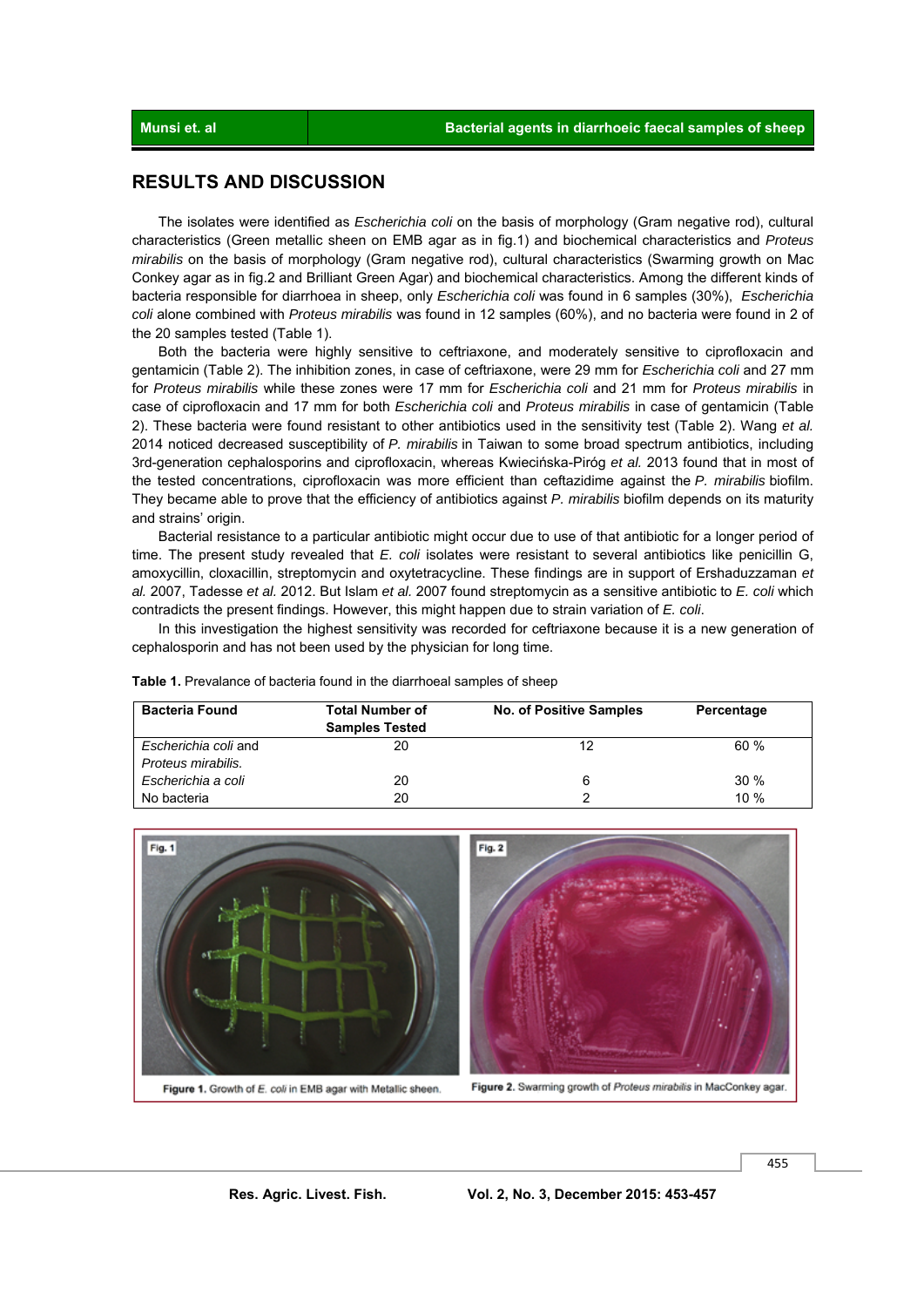#### **Munsi et. al <b>Bacterial agents in diarrhoeic faecal samples of sheep Bacterial agents in diarrhoeic faecal samples of sheep**

**Table 2.** Inhibition zones produced by antibiotics used against *Escherichia coli* and *Proteus mirabilis* in the sensitivity test.

| <b>Antibiotics discs</b> | <b>Bacterial species</b> | Zone of inhibition | <b>Result</b>        |
|--------------------------|--------------------------|--------------------|----------------------|
| used                     |                          |                    |                      |
| Oxytetracycline          | Escherichia coli         | $7 \text{ mm}$     | Resistant            |
|                          | Proteus mirabilis        | $0 \text{ mm}$     | Resistant            |
| Gentamicin               | Escherichia coli         | $17 \text{ mm}$    | Moderately sensitive |
|                          | Proteus mirabilis        | $17 \text{ mm}$    | Moderately sensitive |
| Amoxycillin              | Escherichia coli         | 0 <sub>mm</sub>    | Resistant            |
|                          | Proteus mirabilis        | 7 mm               | Resistant            |
| Penicillin G             | Escherichia coli         | 0 <sub>mm</sub>    | Resistant            |
|                          | Proteus mirabilis        | $0 \text{ mm}$     | Resistant            |
| Cloxacillin              | Escherichia coli         | 0 <sub>mm</sub>    | Resistant            |
|                          | Proteus mirabilis        | $0 \text{ mm}$     | Resistant            |
| Sulphamethoxazole        | Escherichia coli         | $0 \text{ mm}$     | Resistant            |
|                          | Proteus mirabilis        | 0 <sub>mm</sub>    | Resistant            |
| Streptomycin             | Escherichia coli         | $0 \text{ mm}$     | Resistant            |
|                          | Proteus mirabilis        | $0 \text{ mm}$     | Resistant            |
| Ciprofloxacin            | Escherichia coli         | $17 \text{ mm}$    | Moderately sensitive |
|                          | Proteus mirabilis        | 21 mm              | Highly sensitive     |
| Ceftriaxone              | Escherichia coli         | 29 mm              | Highly sensitive     |
|                          | Proteus mirabilis        | $27 \text{ mm}$    | Highly sensitive     |

N.B.: The interpretation was done as resistant (≤10 mm), less sensitive (11-14 mm), moderately sensitive (15-18 mm) and highly sensitive (≥19 mm) except penicillin G, where zone of inhibition for resistance range is ≤28 mm according to Kirby-Bauer Method.



Figure 3. Production of clear zone of inhibition by Ceftriaxone (at the right-central), Ciprofloxacin (at the left-left one), Gentamicin (at the left-right one) of E. coli in Mac Conkey agar.

## **CONCLUSION**

 In conclusion, it might be stated that ceftriaxone is the antibiotic of first choice, and ciprofloxacin and gentamicin are the antibiotics of second choice to be used for the treatment of diarrhoea in sheep, where *Escherichia coli* is suspected to be principal causal agent of diarrhoea.